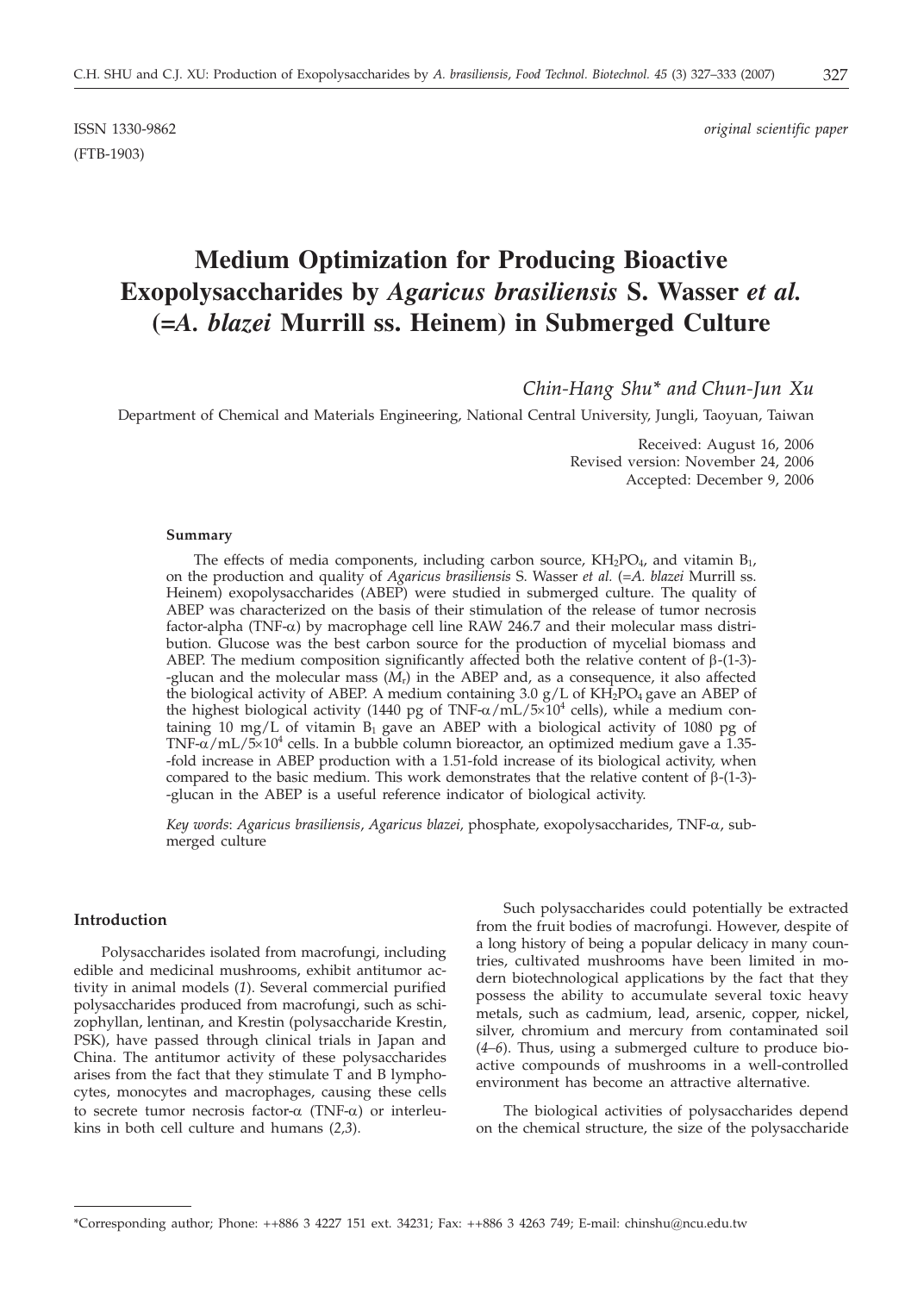backbone, the structure of the side chain groups and the degree of branching. The  $\beta$ -(1 $\rightarrow$ 3) backbone and the  $\beta$ - $-(1 \rightarrow 6)$ -linked branches of polysaccharides are probably responsible for their antitumor activity (*2,7,8*). The biological properties of polysaccharides vary among microorganisms. For example, polysaccharides isolated from the fruiting body of *Agaricus brasiliensis* have stronger antitumor activity against Sarcoma 180 in mice than those from *Ganoderma lucidum, Lentinula edodes,* and *Coriolus versicolor* (*9*). Recently, polysaccharides isolated from mycelia of *A. brasiliensis* in submerged cultures have also shown antitumor activity (*10*).

The biological properties of polysaccharides that are produced in submerged culture depend strongly on the cultivation media and operating conditions (*11*). Unfortunately, the majority of studies of polysaccharide production by macrofungi in submerged culture are limited to characterizing how overall biomass and polysaccharide yields are affected by conventional operational parameters such as agitation rate (*12,13*), impeller designs (*14*), dissolved oxygen concentration (*15*), pH (*16*), and shear rates (*13*). Few workers have investigated the effect of such fermentation variables on the structure and biological activity of the polysaccharide produced.

Recently, the biological properties of polysaccharides have been correlated with their ability to stimulate release of tumor necrosis factor-alpha (TNF- $\alpha$ ) by macrophage cell lines RAW 246.7 and J774 A.1 (*17*). Further, it seems that polysaccharides with high molecular mass have relatively high biological activities (*3,8,18*). These efforts have made it possible to monitor a submerged culture on the basis of the biological activity of ABEP by examining the molecular mass distribution of this polysaccharide and its stimulation of TNF- $\alpha$  release in macrophage cell line RAW 264.7 (*19*). We therefore have a useful system for evaluating the biological activity of polysaccharides produced by macrofungi.

In the present study, we have used these methods to evaluate the quality of the ABEP produced during submerged cultivation of *Agaricus brasiliensis*, with two main aims: firstly, to find a culture medium that gives a high productivity of high quality ABEP and, secondly, to correlate the quality of the ABEP produced, in terms of its biological activities, molecular mass distribution and b-glucan content, with the medium composition.

# **Materials and Methods**

## *Microorganism*

*Agaricus brasiliensis* ATCC 76739 was maintained on potato dextrose agar (PDA) slants. Slants were inoculated and incubated at 28 °C for 14 days and stored at 4 °C.

#### *Culture conditions*

Experiments were done using 250-mL flasks each containing 100 mL of medium, inoculated at 5 % (by volume), with the seed culture. The basic medium contained (in g per 1 L of distilled water): glucose 10, yeast extract 3, malt extract 3, polypeptone 5,  $MgSO_4$ ·7H<sub>2</sub>O 1. To study the effect of carbon source, glucose was substituted with sucrose, fructose, starch or lactose. The effect

of the supplementation with  $KH_2PO_4$  and vitamin  $B_1$  were studied at six  $(0, 0.1, 0.5, 2, 3$  and  $5 g/L$ ) and five  $(0, 10, 1)$ 30, 50 and 100 mg/L) different concentrations, respectively.

The optimal medium for ABEP production suggested from these experiments contained (in g per 1 L of distilled water): glucose 10, yeast extract 3, malt extract 3, polypeptone 5,  $MgSO_4$ -7H<sub>2</sub>O 1,  $KH_2PO_4$  0.3, and 10 mg of vitamin  $B_1$ . Two media (basic and optimal medium) were evaluated in a 3-litre bubble column bioreactor (8 cm i.d.  $\times$  40 cm height) with a 2-litre working volume and operated at 28  $\degree$ C, initial pH=5.2, and aeration at 0.15 vvm (*20*).

#### *Analytical methods*

Biomass concentration was determined by the dry mass method involving filtration of broth samples through preweighed filter discs (Whatman Ltd, Maidstone, UK). The filtrate was collected and stored at  $-20$  °C for the measurement of residual glucose and exopolysaccharides. Residual glucose content was assayed by the dinitrosalicylic acid (DNS) method (*21*). The polysaccharide samples were pretreated by two filtration steps in series using an Amicon Ultra-15 centrifugal filter for 15 min at 6000 rpm, 20 °C and membrane filtration (relative molecular mass cutoff of 8 kDa). The polysaccharide concentration was determined by the phenol-sulfuric acid assay (*22*).

The molecular mass of polysaccharides was determined using a Shodex OHPak SB-804HQ gel permeation chromatography (GPC) system equipped with a GPC column and an RI detector (SFD, RI 2000). Polyethylene glycol (PEG) standards (Polymer Laboratories, Church Stretton, UK) with narrow polydispersity and with molecular mass ranging from 1.9 to 1260 kDa were used as the molecular mass standards. The relative amount of  $\beta$ -(1 $\rightarrow$ 3)-D-glucans in the polysaccharide were estimated by a fluorescence method (*23*).

## *Cytokine assays*

The *in vitro* mouse macrophage RAW 264.7 cell line, purchased from the Bioresource Collection and Research Center (Hsinchu, Taiwan), where it is stored as BCRC 60001, was used in the biological activity assays. Cells were cultured in Dulbecco's modified Eagle's medium (DMEM), which was supplemented with 10 % fetal bovine serum (FBS), 1 % (by volume) penicillin (100 U/cm<sup>3</sup>), and 1 % (by volume) streptomycin (100  $U/cm^3$ ) (Gibco, BRL, Grand Island) in 24-well flat-bottomed plates (Sumitomo Baklite Co Ltd, Japan) until the cell density reached  $5\times10^4$  cells per well in 1 cm<sup>3</sup> of culture medium. Distilled water was used as a control. Stimulation of the release of tumor necrosis factor- $\alpha$  (TNF- $\alpha$ <sub>polysaccharide</sub>-TNF- $-\alpha_{control}$ ) was measured using ELISA kits according to the manufacturer's instructions as described elsewhere (*24*). Data are presented as a mean value of three independent experiments.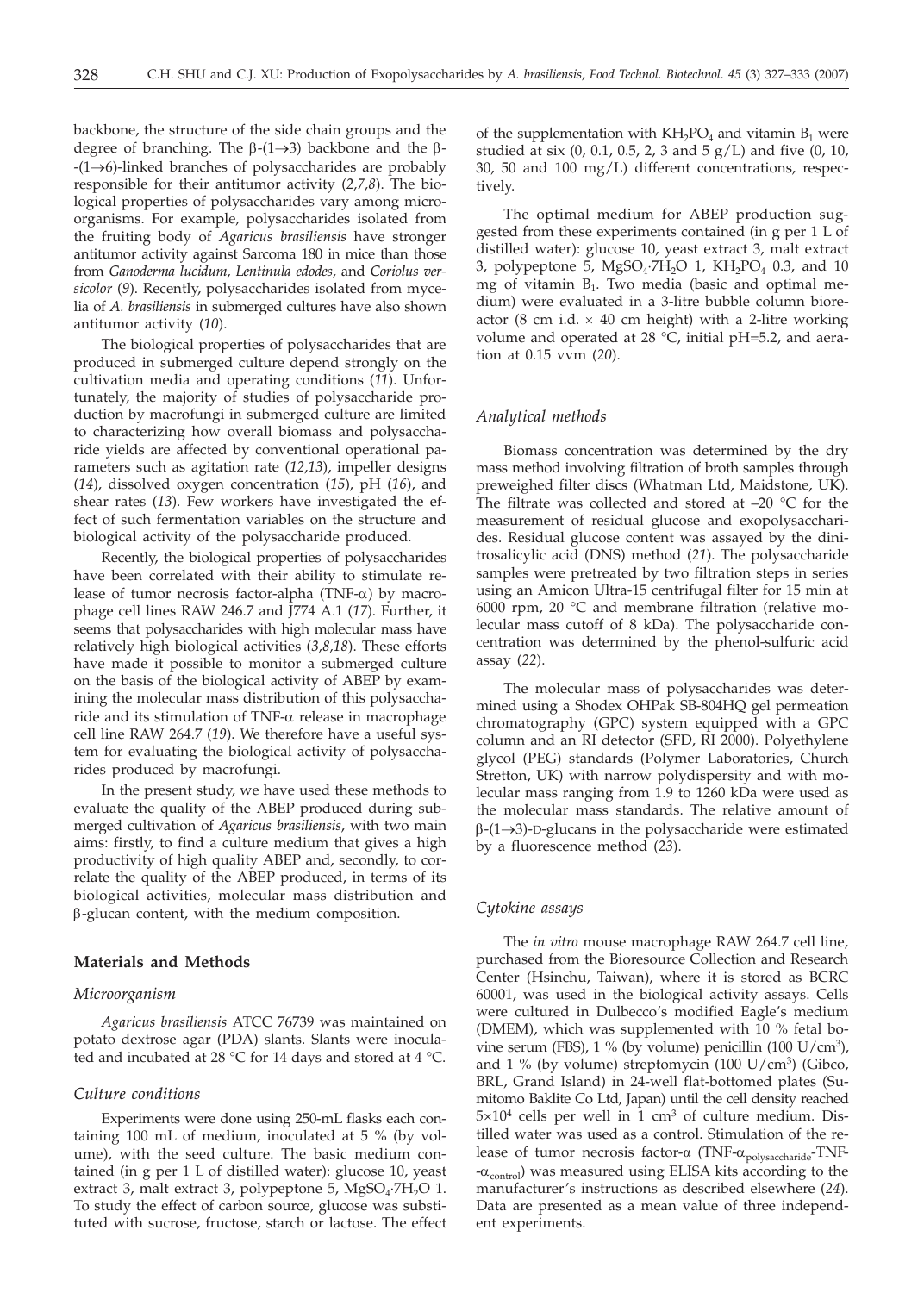## **Results and Discussion**

#### *Effect of carbon source*

Sucrose, lactose, glucose, starch, and fructose were tested to find a suitable carbon source for the growth and production of polysaccharides by *A. brasiliensis* ATCC 76739. Relatively high yields of biomass and polysaccharides were obtained with glucose and sucrose, while lactose supported the poorest growth (Table 1). The high specific polysaccharide yield obtained with glucose  $(Y_{p/x}=$  $=0.48$  g/g) was consistent with the yields obtained during the submerged cultivation of other macrofungi (*25–27*).

Table 1. Biomass, polysaccharide content and specific polysaccharide yield (*Y*p/x) obtained in batch cultures of *Agaricus brasiliensis* supplemented with 1 % (by mass per volume) of different carbon sources in shaker flasks for 24 days

| $\gamma$ (carbon source)<br>10 g/L | $\gamma$ (biomass)<br>g/L | $\gamma$ (polysaccharides)<br>g/L | 'g   |
|------------------------------------|---------------------------|-----------------------------------|------|
| Glucose                            | $4.91 \pm 0.13$           | $2.36 \pm 0.08$                   | 0.48 |
| Fructose                           | $4.17 \pm 0.21$           | $1.98 \pm 0.11$                   | 0.47 |
| Sucrose                            | $4.97 \pm 0.18$           | $2.24 \pm 0.06$                   | 0.45 |
| Lactose                            | $3.48 \pm 0.23$           | $1.44 \pm 0.07$                   | 0.41 |
| Starch                             | $4.38 \pm 0.09$           | $1.65 \pm 0.13$                   | 0.37 |

Fig. 1a shows the biological activity of the polysaccharides recovered from these cultivations in terms of their ability to stimulate the release of TNF- $\alpha$  by macrophages. Note that starch and  $\alpha$ -cellulose did not stimulate TNF- $\alpha$  release by macrophages (<60 pg/mL/5 $\times$ 10<sup>4</sup> cells), but the exopolysaccharides of *A. brasiliensis* (ABEP) produced on the various carbon sources all stimulated high TNF- $\alpha$  release ( $\geq 800$  pg/mL/5 $\times 10^4$  cells). The ABEP produced with starch as the carbon source stimulated a relatively high TNF- $\alpha$  release of 1190 pg/mL/5 $\times$ 10<sup>4</sup> cells.

Since the literature claims that the  $\beta$ -(1-3)-linkage in polysaccharides is essential for antitumor activity and immunomodulation (28), the relative content of  $\beta$ -(1-3)--glucan in the polysaccharides was determined (Fig. 1a). The highest  $\beta$ -(1-3)-glucan content of the ABEP was 18 %, obtained with starch as the carbon source, and the lowest content was 7 %, obtained with lactose. The biological activity of polysaccharides showed a high correlation ( $R^2$ =0.93) with its  $\beta$ -(1-3)-glucan content. This observation was consistent with that of a previous study (*24*).

In order to elucidate the effects of carbon sources on the molecular mass distribution of polysaccharides, various ABEP preparations were characterized by gel permeation chromatography, giving the molecular mass distribution and the mass-average molecular mass (*M*r) (Fig. 1b). The molecular mass within the ABEP samples is classified into three fractions: low molecular mass (LMM; 100–500 kDa), medium molecular mass (MMM; 500–1000 kDa), and high molecular mass (HMM; >1000 kDa).

The  $M_r$  of ABEP produced with various carbon sources ranged from 650 to 730 kDa. HMM was the major fraction of ABEP from the cultures that had glucose, su-



**Fig. 1.** (a) Biological activity (as  $TNF-\alpha$  release capability) of exopolysaccharides from *Agaricus brasiliensis* grown on different carbon sources in shaker flasks for 24 days, and its correlations with the relative amount of  $\beta$ -(1-3)-glucan and (b) their molecular mass distribution and average molecular mass

crose, or fructose as the carbon source. On the other hand, HMM was the minor fraction of ABEP from the culture containing lactose, leading to a low *M*<sup>r</sup> (650 kDa).

Although low average molecular mass of the ABEP produced from lactose had a low biological activity in this study, there was a low correlation  $(R^2=0.70)$  between the biological activity of ABEP and its average molecular mass. Differences in biological activities of ABEP might depend on the degree of branching, molecular conformation, and the amount of  $\beta$ -glucan, besides the molecular mass (*19,29,30*).

# *Effect of phosphate supplementation*

Both growth and polysaccharide production were affected when submerged cultures of *A. brasiliensis* were supplemented with  $KH_2PO_4$  (Table 2). The highest biomass concentration after 24 days of culture,  $5.41$  g/L, was obtained with an initial  $KH_2PO_4$  concentration of 2.0 g/L. This biomass concentration was about 10 % higher than that obtained in the culture without the added  $KH_2PO_4$ . In the case of ABEP, the highest concentration after 24 days of culture, 3.02  $g/L$ , was obtained with an initial  $KH<sub>2</sub>PO<sub>4</sub> concentration of 3.0 g/L. This ABEP concentration$ tion was over 20 % higher than that obtained in the culture without the added KH<sub>2</sub>PO<sub>4</sub>. Previous studies had reported that supplementation with inorganic phosphate enhanced biomass and exopolysaccharide yields in submerged culture of other macrofungi (*31,32*); however, lit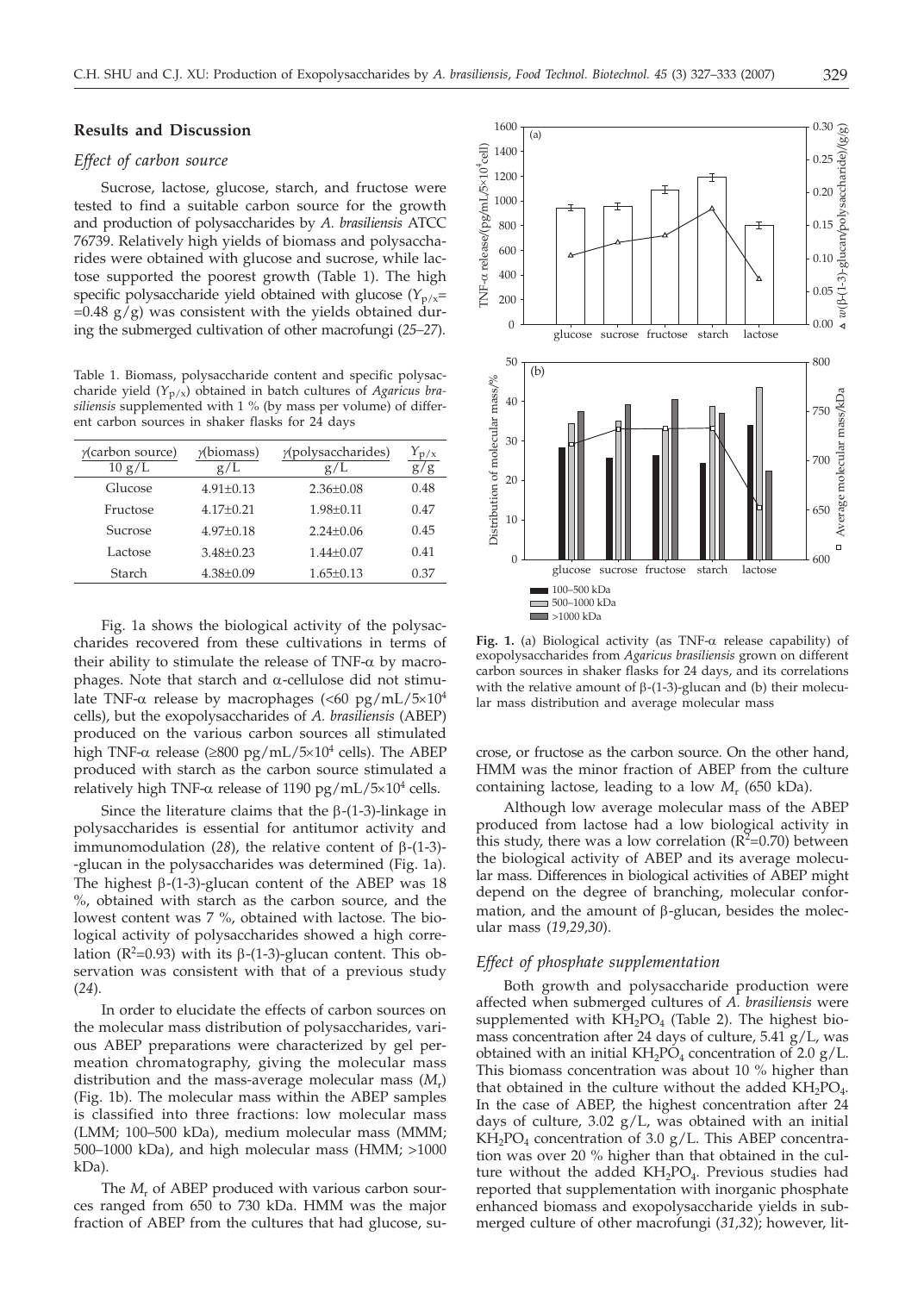Table 2. Biomass, polysaccharide content and specific polysaccharide yield (*Y*p/x) obtained in batch cultures of *Agaricus brasiliensis* supplemented with six different concentrations of KH2PO4 in shaker flasks for 24 days

| $\gamma$ (KH <sub>2</sub> PO <sub>4</sub> )<br>g/L | $\gamma$ (biomass)<br>g/L | $y$ (polysaccharides)<br>g/L | $Y_{\rm p/x}$<br>g/g |
|----------------------------------------------------|---------------------------|------------------------------|----------------------|
| $\left( \right)$                                   | $4.91 \pm 0.13$           | $2.36 \pm 0.08$              | 0.48                 |
| 0.1                                                | $5.03 \pm 0.11$           | $2.48 \pm 0.05$              | 0.49                 |
| 0.5                                                | $5.10 \pm 0.15$           | $2.54+0.06$                  | 0.50                 |
| 2.0                                                | $5.41 + 0.14$             | $2.86 \pm 0.07$              | 0.53                 |
| 3.0                                                | $5.35 \pm 0.15$           | $3.02 \pm 0.09$              | 0.56                 |
| 5.0                                                | $4.83 \pm 0.11$           | $2.39 \pm 0.10$              | 0.49                 |

tle attention has been paid to the influence of this supplementation on the biological activity.

Fig. 2a shows the biological activity, in terms of the stimulation of TNF- $\alpha$  release by macrophages, of the ABEP samples produced with different initial  $KH_2PO_4$ concentrations. The highest biological activity (1440 pg of TNF- $\alpha$ /mL/5×10<sup>4</sup> cells) was obtained with the ABEP produced in the culture supplemented with 3.0 g/L of  $KH_2PO_4$ .

The content of  $\beta$ -(1-3)-glucan in the ABEP obtained from different  $KH_2PO_4$  levels was also closely correlated with its biological activity ( $R^2$ =0.96) (Fig. 2a). On the other hand, there was little correlation  $(R^2=0.42)$  between the biological activity of ABEP and its *M*<sup>r</sup> in the ABEP samples obtained in the  $KH_2PO_4$  supplementation experiment (Fig. 2b).

## *Effect of vitamin B1 supplementation*

Although previous reports have shown that vitamins affect the growth of macrofungi and metabolite production (*33,34*), to our knowledge, this is the first study of the influence of a vitamin on the mycelial growth of *A. brasiliensis* and its exopolysaccharide production in submerged culture. When batch cultures of *A. brasiliensis* were supplemented with vitamin  $B_{1}$ , the highest biomass concentration at 24 days (5.17 g/L) was obtained with 10 mg/L of vitamin  $B_1$ , while the highest ABEP concentration (2.70  $g/L$ ), which corresponded to a specific product yield  $(Y_{p/x})$  of 0.54 g/g, was obtained with 30 mg/L of vitamin  $B_1$  (Table 3). The effects of  $B_1$ supplementation were relatively weak, probably due to the fact that the medium used in this study contained complex nutrient sources (yeast extract, malt extract and polypeptone). On the other hand, the ABEP preparations obtained from these cultures did have significantly different biological activities. Again, the biological activity was highly correlated with the  $\beta$ -(1-3)-glucan content  $(R<sup>2</sup>=0.95)$  (Fig. 3a). The average molecular mass of the ABEP also varied significantly with the level of vitamin B1 supplementation (Fig. 3b). The *M*<sup>r</sup> of ABEP showed a good correlation with its biological activity ( $R^2$ =0.85). In this experiment, the ABEP with the highest biological activity (1080 pg of TNF- $\alpha$ /mL/5×10<sup>4</sup> cells) and high *M*<sub>r</sub> (743 kDa) was obtained with vitamin  $B_1$  supplementation of 10 mg/L. For vitamin  $B_1$  supplementation levels above 10 mg/L, both the *M*<sup>r</sup> and the biological activity of ABEP decreased. As a result, the ABEP with the lowest biological activity (800 pg of TNF- $\alpha$ /mL/5 $\times$ 10<sup>4</sup> cells) and the lowest *M*<sup>r</sup> (650 kDa) was obtained with 100 mg/L of vitamin  $B_1$ .

# *Exopolysaccharide production in a bubble column bioreactor*

An optimal medium, supplemented with appropriate concentrations of vitamin  $B_1$  and  $KH_2PO_4$ , as suggested from the results of the flask culture, was developed. The basic medium (*i.e.* without supplementations of vitamin  $B_1$  and  $KH_2PO_4$ ) was used as the control. Fig.



Fig. 2. (a) Biological activity (as  $TNF-\alpha$  release capability) of exopolysaccharides from *Agaricus brasiliensis* grown on different concentrations of  $KH_2PO_4$  in shaker flasks for 24 days, and its correlation with the relative amount of  $\beta$ -(1-3)-glucan and (b) their molecular mass distribution and average molecular mass

Table 3. Biomass, polysaccharide content and specific polysaccharide yield (*Y*p/x) obtained in batch cultures of *Agaricus brasiliensis* supplemented with five different concentrations of vitamin  $B_1$  in shaker flasks for 24 days

| $\gamma$ (vitamin B <sub>1</sub> )<br>mg/L | $\gamma$ (biomass)<br>g/L | $y$ (polysaccharides)<br>g/L | $Y_{\rm p/x}$<br>g |
|--------------------------------------------|---------------------------|------------------------------|--------------------|
| 0                                          | $4.91 \pm 0.13$           | $2.36 \pm 0.08$              | 0.48               |
| 10                                         | $5.17+0.13$               | $2.63 + 0.06$                | 0.51               |
| 30                                         | $5.02 + 0.09$             | $2.70+0.07$                  | 0.54               |
| 50                                         | $4.93 + 0.15$             | $2.51 \pm 0.09$              | 0.51               |
| 100                                        | $4.65 \pm 0.11$           | $2.23 \pm 0.04$              | 0.48               |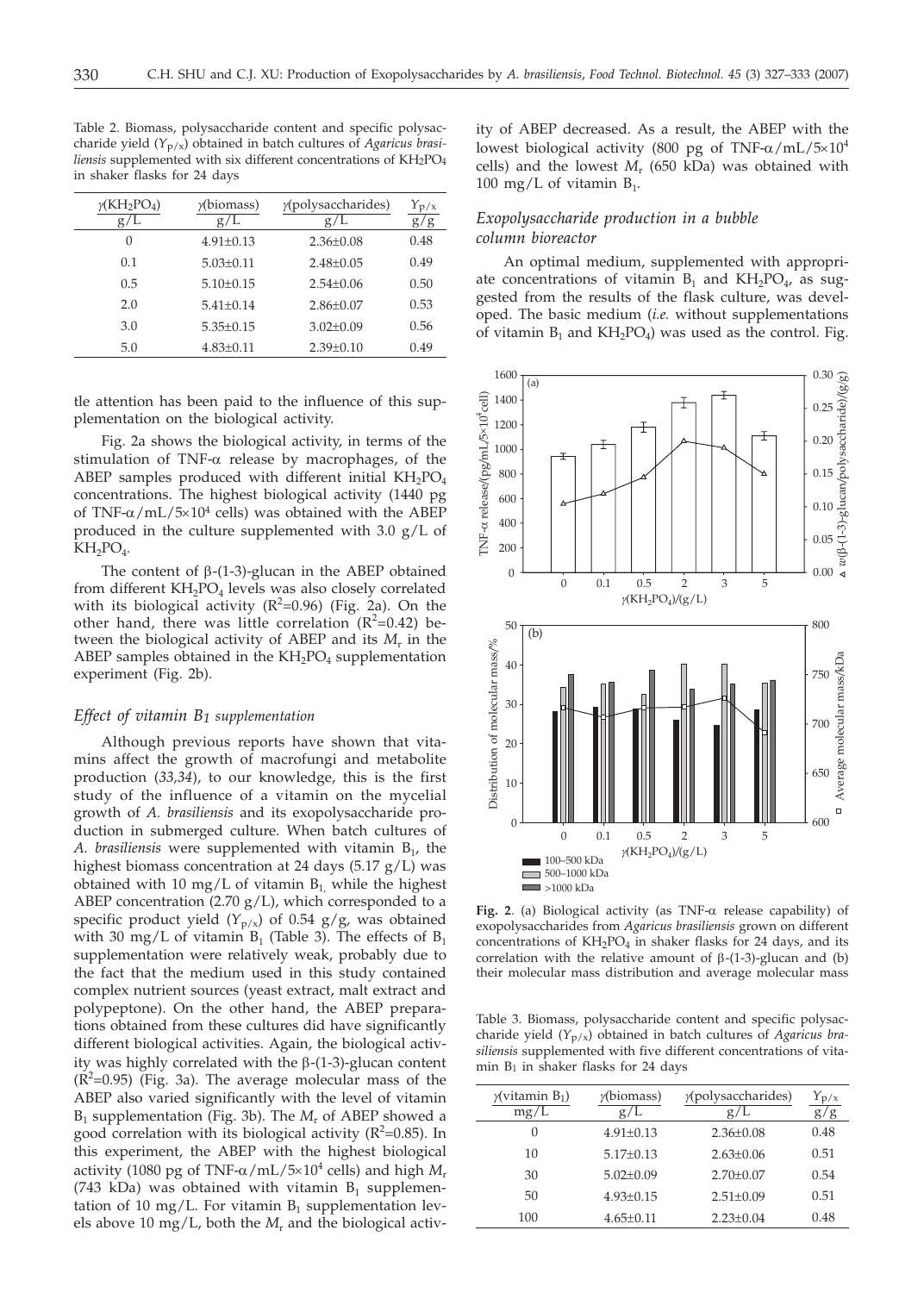

**Fig. 3**. (a) Biological activity (as TNF-a release capability) of exopolysaccharides from *Agaricus brasiliensis* grown on different concentration of vitamin  $B_1$  in shaker flasks for 24 days, and its correlations with the relative amount of  $\beta$ -(1-3)-glucan and (b) their molecular mass distribution and average molecular mass

4 shows the results of fermentations carried out with these two media in batch cultures in a bubble column bioreactor. The maximum concentrations of biomass and polysaccharides in the optimal medium were 5.29 g/L after 18 days and 3.21 g/L after 21 days, respectively. The improvements in the maximum concentrations of biomass and polysaccharides resulting from the medium optimization were 13 and 35 %, respectively.

Fig. 5a shows the biological activities, on the basis of the stimulation of TNF- $\alpha$  release by macrophages, of the ABEP preparations produced from these two cultures. The ABEP produced with the optimal medium, in comparison with that produced with the basic medium, increased the TNF- $\alpha$  release by macrophages by 51 % (from 1036 to 1560 pg of TNF- $\alpha$ /mL/5 $\times$ 10<sup>4</sup> cells), and also increased the relative content of  $\beta$ -(1-3)-glucan from 12 to 21 %. In addition, the *M*<sup>r</sup> of ABEP increased from 764 to 885 kDa as a result of higher fractions of MMM and HMM in ABEP from the optimal medium (Fig. 5b).

# **Conclusions**

Supplementation of the growth medium for submerged culture of *A. brasiliensis* with different carbon sources,  $KH_2PO_4$  or vitamin  $B_1$  affects growth and the



**Fig. 4.** Time course data of batch culture of *Agaricus brasiliensis* using (a) basic medium and (b) optimal medium in a 3-litre bubble column bioreactor



**Fig. 5.** (a) Biological activity (as  $TNF-\alpha$  release capability) of exopolysaccharides from batch cultures of *Agaricus brasiliensis* grown on basic medium (A) and optimal medium (B) in a 3- -litre bubble column bioreactor and its correlation with the relative amount of  $\beta$ -(1-3)-glucan and (b) their molecular mass distribution and average molecular mass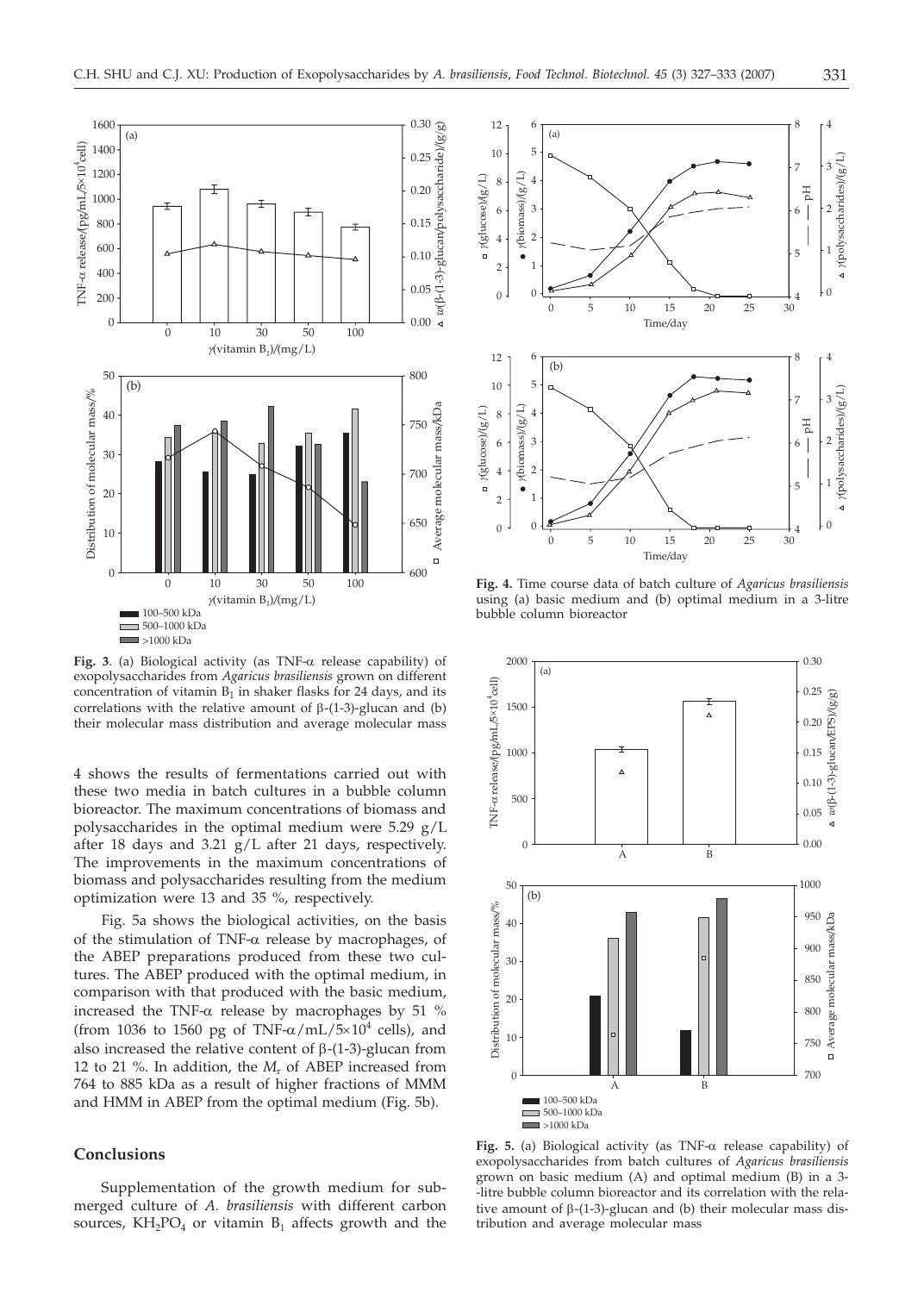production of exopolysaccharides (ABEP). The biological activity and the molecular mass distribution of the ABEP produced are also affected. The relative content of  $\beta$ -(1-3)-glucan in ABEP showed strong correlations with its biological activity in studies of the effect of carbon source,  $KH_2PO_4$  concentration and vitamin  $B_1$  concentration. The average molecular mass of the ABEP also showed good correlations with its biological activity in the studies of the effect of carbon source and vitamin  $B_1$ concentration, but the correlation was not good in the study of the effect of  $KH_2PO_4$  concentration. We propose that the relative content of  $\beta$ -(1-3)-glucan in the ABEP can be used as an indicator of its biological activity. Medium optimization gave a 1.35-fold increase in ABEP production with a 1.51-fold increase in its biological activity in fermentations carried out in a bubble column bioreactor. These results provide valuable information for the production of bioactive polysaccharides of *A. brasiliensis* in submerged culture.

#### *Acknowledgement*

The authors would like to thank the Council of Agriculture of the Republic of China, Taiwan, for financially supporting this research under Contract No. COA 92 AG-3.1.3-FD-Z3.

## **References**

- *1.* J.E. Smith, N.J. Rowan, R. Sullivan, Medicinal mushrooms: A rapidly developing area of biotechnology for cancer therapy and other bioactivities, *Biotechnol. Lett. 24* (2002) 1839– 1845.
- *2.* P.P. Jagodzi*ñ*ski, M. Lewandowska, R. Januchowski, K. Franciszkiewicz, W.H. Trzeciak, The effect of high molecular mass dextran sulfate on the production of interleukin-8 in monocyte cell culture, *Biomed. Pharmacother. 56* (2002) 254–257.
- *3.* S. Arinaga, N. Karimine, K. Takamuku, S. Nanbara, M. Nagamatsu, H. Ueo, T. Akiyoshi, Enhanced production of interleukin 1 and tumor necrosis factor by peripheral monocytes after lentinan administration in patients with gastric carcinoma, *Int. J. Immunopharmacol. 14* (1992) 43–47.
- *4.* P. Kalac, L. Svoboda, A review of trace element concentrations in edible mushrooms, *Food Chem. 69* (2000) 273–281.
- *5.* E. Malinowska, P. Szefer, J. Falandaysz, Metals bioaccumulation by bay bolete, *Xerocomus badius*, from selected sites in Poland, *Food Chem. 84* (2004) 405–416.
- *6.* O. Isildak, I. Turkekul, M. Elmastas, M. Tuzen, Analysis of heavy metals in some wild grown edible mushrooms from the middle black sea region, Turkey, *Food Chem. 86* (2004) 547–552.
- *7.* T. Kojima, K. Tabata, W. Ito, T. Yanaki, Molecular weight dependence of the antitumor activity of schizophyllan, *Agr. Biol. Chem. 50* (1986) 231–232.
- *8.* H. Sakagami, M. Ikeda, K. Konno, Stimulation of tumor necrosis factor-induced human myelogenous leukemic cell differentiation by high molecular mass PSK subfraction, *Biochem. Biophys. Res. Commun. 162* (1989) 597–603.
- *9.* T. Mizuno, Y. Hagiwara, T. Nakamura, H. Ito, K. Shimura, T. Sumiya, A. Asakura, Antitumor activity and some properties of water-soluble polysaccharides from Himematsutake, the fruiting body of *Agaricus blazei* Murill, *Agr. Biol. Chem. 54* (1990) 2889–2896.
- *10.* H. Ito, K. Shimura, H. Itoh, M. Kawade, Antitumor effects of a new polysaccharide-protein complex (ATOM) prepared

from *Agaricus blazei* (Iwade strain 101) »Himematsutake« and its mechanisms in tumor-bearing mice, *Anticancer Res. 17* (1997) 277–284.

- *11.* N.S. Madi, B. McMeil, L.M. Harvey, Influence of culture pH and aeration on ethanol production and pulluan molecular mass by *Aureobasidium pullulans*, *J. Chem. Technol. Biotechnol. 66* (1996) 343–350.
- *12.* P.A. Gibbs, R.J. Seviour, Does the agitation and/or oxygen saturation influence exopolysaccharide production by *Aureobasidium pullulans* in batch culture?, *Appl. Microbiol. Biotechnol. 46* (1996) 503–510.
- *13.* C.H. Shu, B.J. Wen, Enhanced shear protection and increased production of an anti-tumor polysaccharide by *Agaricus blazei* in xanthan-supplemented cultures, *Biotechnol. Lett. 25* (2003) 873–876.
- *14.* E. Gura, U. Rau, Comparison of agitators for the production of branched b-1,3-D-glucans by *Schizophyllum commune*, *J. Biotechnol. 27* (1993) 193–201.
- *15.* U. Rau, E. Gura, E. Olzewski, F. Wagner, Enhanced glucan formation of filamentous fungi by effective mixing, oxygen limitation and fed-batch processing, *Ind. Microbiol. 9* (1992) 19–26.
- *16.* C.H. Shu, M.Y. Lung, Effect of pH on the production and molecular mass distribution of exopolysaccharide by *Antrodia camphorata* in batch cultures, *Process Biochem. 39* (2004) 931–937.
- *17.* T.A. Heming, D.M. Tuazon, S.K. Dave, J.W. Peterson, A. Bidani, Post-transcriptional effects of extracellular pH on tumor necrosis factor-alpha production in RAW 246.7 and J774 A.1 cells, *Clin. Sci. 100* (2001) 259–266.
- *18.* W.M. Kulicke, A.I. Lettau, H. Thielking, Correlation between immunological activity, molar mass, and molecular structure of different (1)-b-D-glucans*, Carbohydr. Res. 297* (1997) 135–143.
- *19.* C.H. Shu, B.J. Wen, K.J. Lin, Monitoring the polysaccharide quality of *Agaricus blazei* in submerged culture by examining molecular mass distribution and TNF-alpha release capability of macrophage cell line RAW 264.7, *Biotechnol. Lett. 26* (2004) 2061–2064.
- *20.* C.H. Shu, P.F. Chou, I.C. Hsu, Effects of morphology and oxygen supply on schizophyllan formation by *Schizophyllum commune* using a pellet size controlling bioreactor, *J. Chem. Technol. Biotechnol. 80* (2005) 1383–1388.
- *21.* G.L. Miller, Use of dinitrosalicylic acid for determination of reducing sugar, *Anal. Chem. 31* (1959) 426–428.
- *22.* M. Dubois, K.A. Gilles, J.K. Hamilton, P.A. Rebers, F. Smith, Colorimetric method for determination of sugars and related substances, *Anal. Chem. 28* (1956) 350–356.
- *23.* P.J. Wood, R.G. Fulcher, Specific interaction of aniline blue with (1→3)-β-D-glucan, *Carbohydr. Polym.* 4 (1984) 49-72.
- *24.* C.H. Shu, K.J. Lin, B.J. Wen, Effects of culture pH on the production of bioactive polysaccharides by *Agaricus blazei* in batch cultures, *J. Chem. Technol. Biotechnol. 79* (2004) 998– 1002.
- *25.* B.C. Lee, J.T. Bae, H.B. Pyo, T.B. Choe, S.W. Kim, J.H. Hwang, J.W. Yun, Submerged culture conditions for the production of mycelial biomass and exopolysaccharides by the edible basidiomycete *Grifola frondosa, Enzyme Microb. Technol*. *35* (2004) 369–376.
- *26.* M.M. Nour El-Dein, A.A. El-Fallal, A.T. El-Shahat, F.E. Hereher, Exopolysaccharides production by *Pleurotus pulmonarius*: Factors affecting formation and their structures, *Pak. J. Biol. Sci. 7* (2004) 1078–1084.
- *27.* M. Yang, L. Lin, C.C. Chang, Studies of submerged fermentation of mycelia and amino acids analysis, *Edible Mushrooms China, 16* (1997) 41–42.
- *28.* Y. Yoshioka, R. Tabeta, H. Saito, N. Uehara, F. Fukuoka, Antitumor polysaccharide form *P. ostreatus* (FR.) QUEL.: